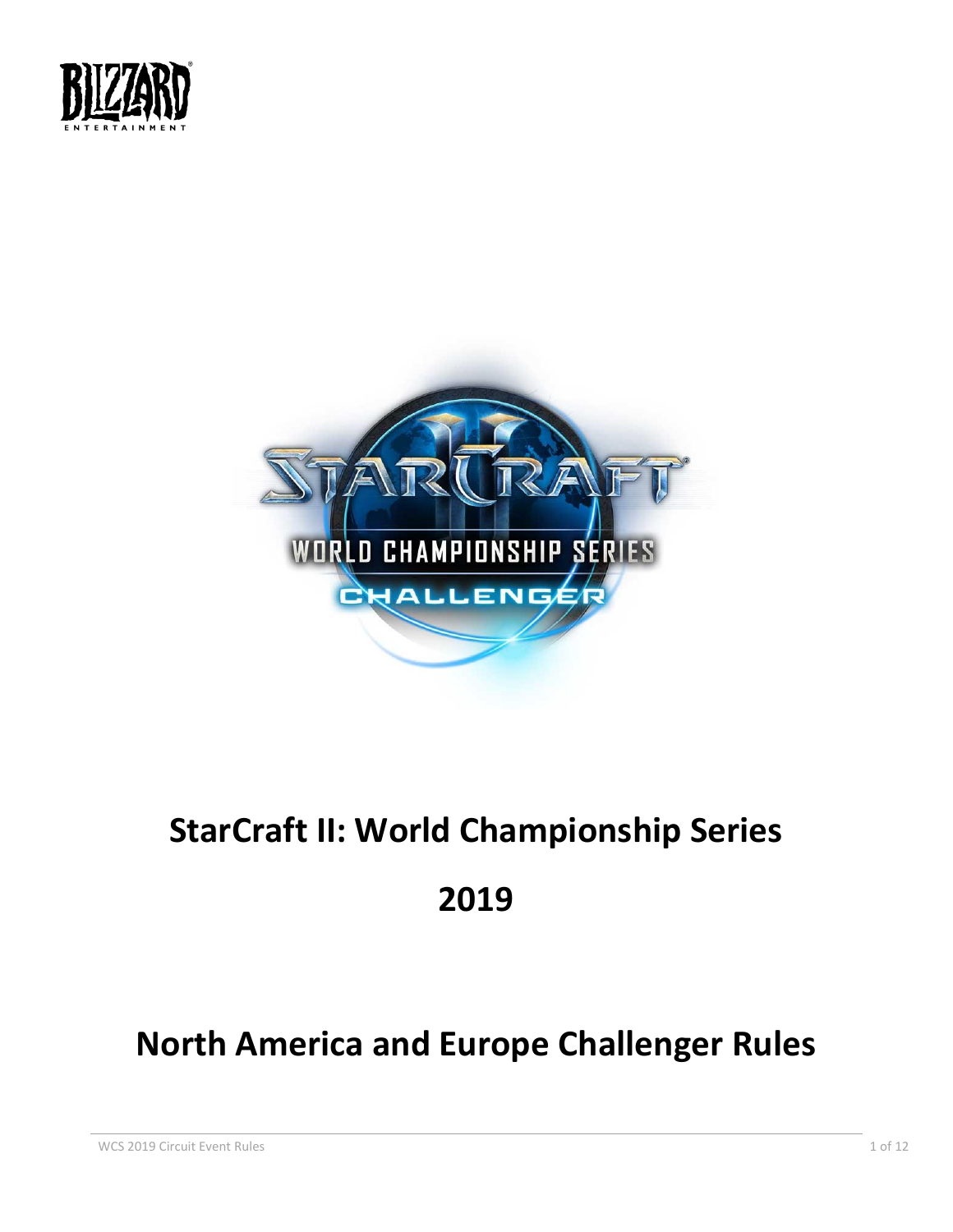

## **Welcome!**

Congratulations and welcome to WCS Challenger!

We are very excited for the season of WCS play ahead of us and would like to use this opportunity to thank you for your continuous passion and support for esports.

To start, please familiarize yourself with the general WCS Circuit rules, found [here.](https://bnetcmsus-a.akamaihd.net/cms/gallery/no/NOKZ0GJO1ZP31549474261241.pdf) These general rules cover the WCS as a whole, and apply to all events.

The Event-specific rule set, detailed below, will provide you with specific guidelines on how WCS Challenger will be run, and how you will need to prepare for your matches.

We will strive to provide a very fair and transparent environment for you to compete in, so that you can feel comfortable and give your best performance. Please feel free to ask our tournament administration team if you need any help!

GL & HF!

Blizzard Entertainment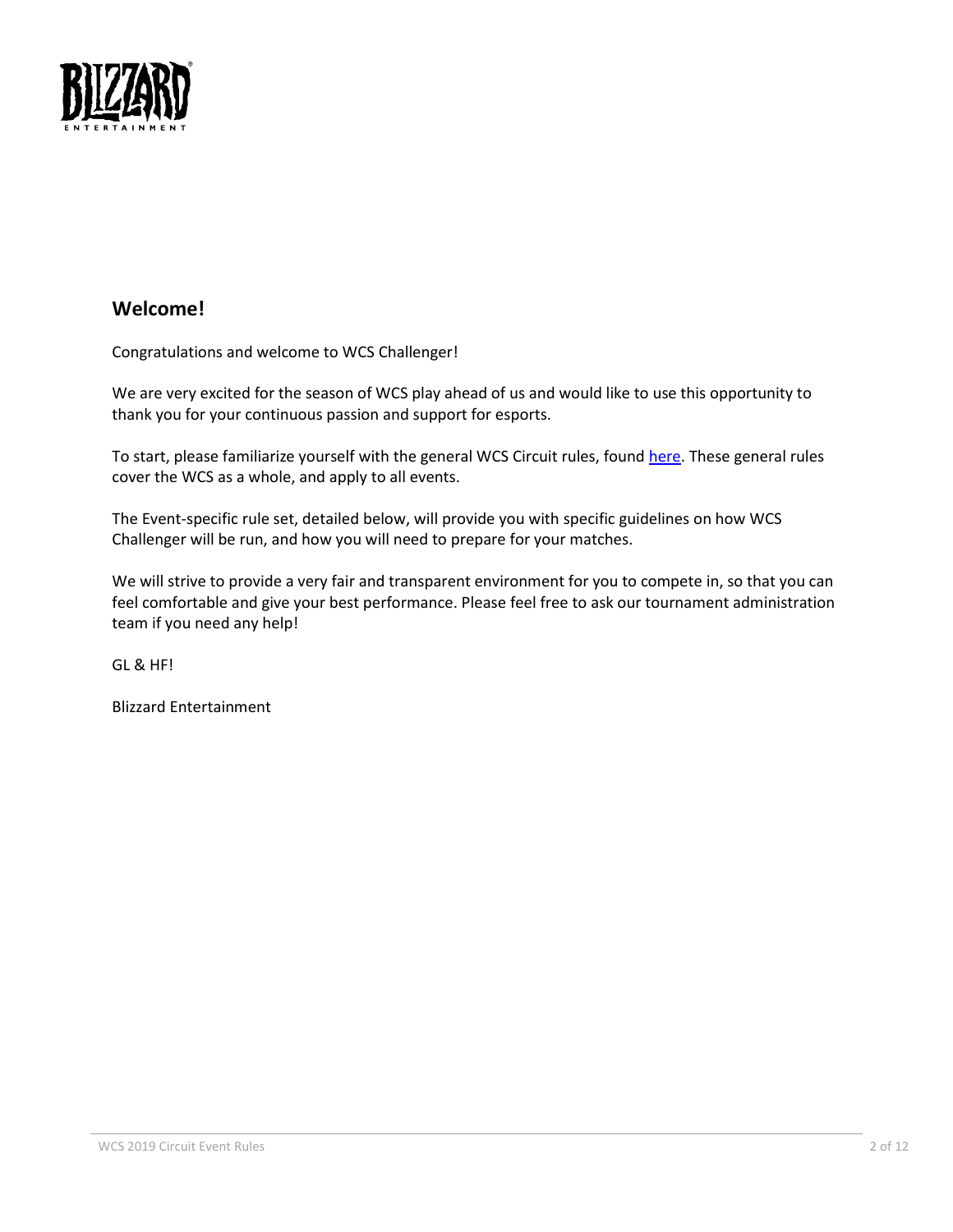

## **Table of Contents**

## **World Championship Series Challenger Events**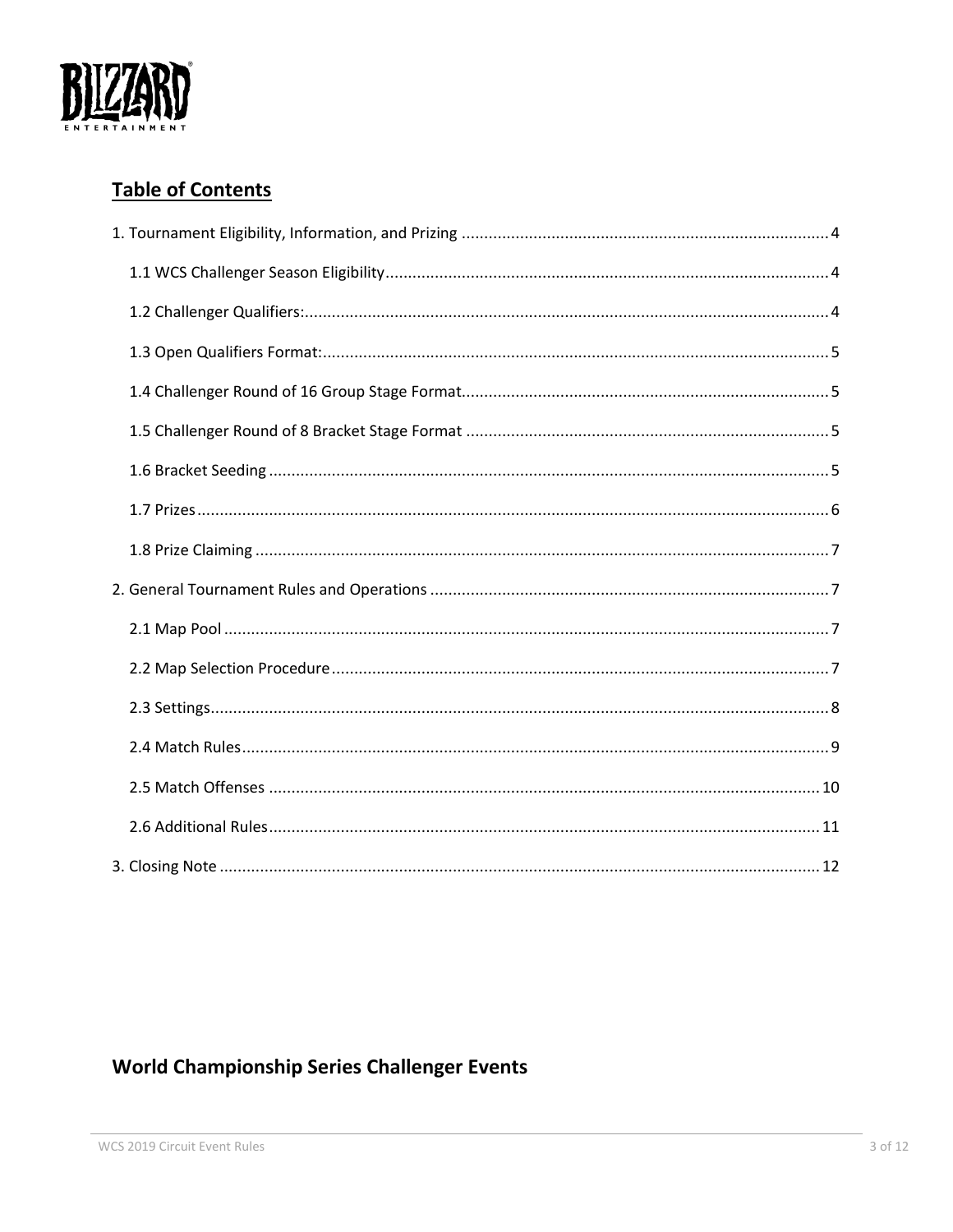

Welcome to the WCS! StarCraft II World Championship Series (WCS) Challenger seasons are online events in which players compete to win prizes and points in the StarCraft II WCS Global standings, as well as one of several seeds to WCS Circuit events where players can earn additional points and prizes. These points are used to determine standings in the WCS Circuit, and at the end of the year top players may earn an invite to the WCS Global Finals at BlizzCon!

In 2019, the planned WCS Circuit Events are WCS Spring, WCS Summer, and WCS Fall. Each of these Circuit events has an associated Challenger season for each region. The top 4 players from the North America region and the top 4 players from the Europe region in each Challenger season will win flights and lodging to the associated Circuit Event.

This document will help players understand the rules and tournament format used in WCS Challenger seasons in 2019 for North America and Europe.

## <span id="page-3-0"></span>**1. Tournament Eligibility, Information, and Prizing**

## <span id="page-3-1"></span>**1.1 WCS Challenger Season Eligibility**

Players must meet all eligibility requirements as defined in the [official WCS Rules.](https://bnetcmsus-a.akamaihd.net/cms/gallery/no/NOKZ0GJO1ZP31549474261241.pdf)

## <span id="page-3-2"></span>**1.2 Challenger Qualifiers:**

16 players will qualify for each region's Challenger season as follows:

- **8 players qualify** from two days of online Open Qualifiers
	- o Each day is a standalone tournament with open signups
		- Players are seeded into a double-elimination bracket. Seeding is based on WCS ranking
		- The top 4 players from each day advance  $-2$  from winners bracket, 2 from losers
- **4 players qualify** from previous major tournament finishes
	- $\circ$  These qualifications will be drawn, at Blizzard's discretion, from a combination of the previous Challenger season, selected regional tournaments and/or WCS rankings.
		- For Season 1 of WCS Challenger, four players will qualify based on 2019 WCS rankings, calculated at the conclusion of WCS Winter Round of 8
		- For WCS Challenger Seasons 2 and 3:
			- Two players will always be drawn from the players placing  $1<sup>st</sup>$  and  $2<sup>nd</sup>$ place in the previous Challenger season – Previous regional winners and runners-up will have a chance to "defend their crowns".
			- Two additional players will be drawn from the  $3^{rd}$  and  $4^{th}$  place finishers of the previous Challenger season. Alternately, prior to the applicable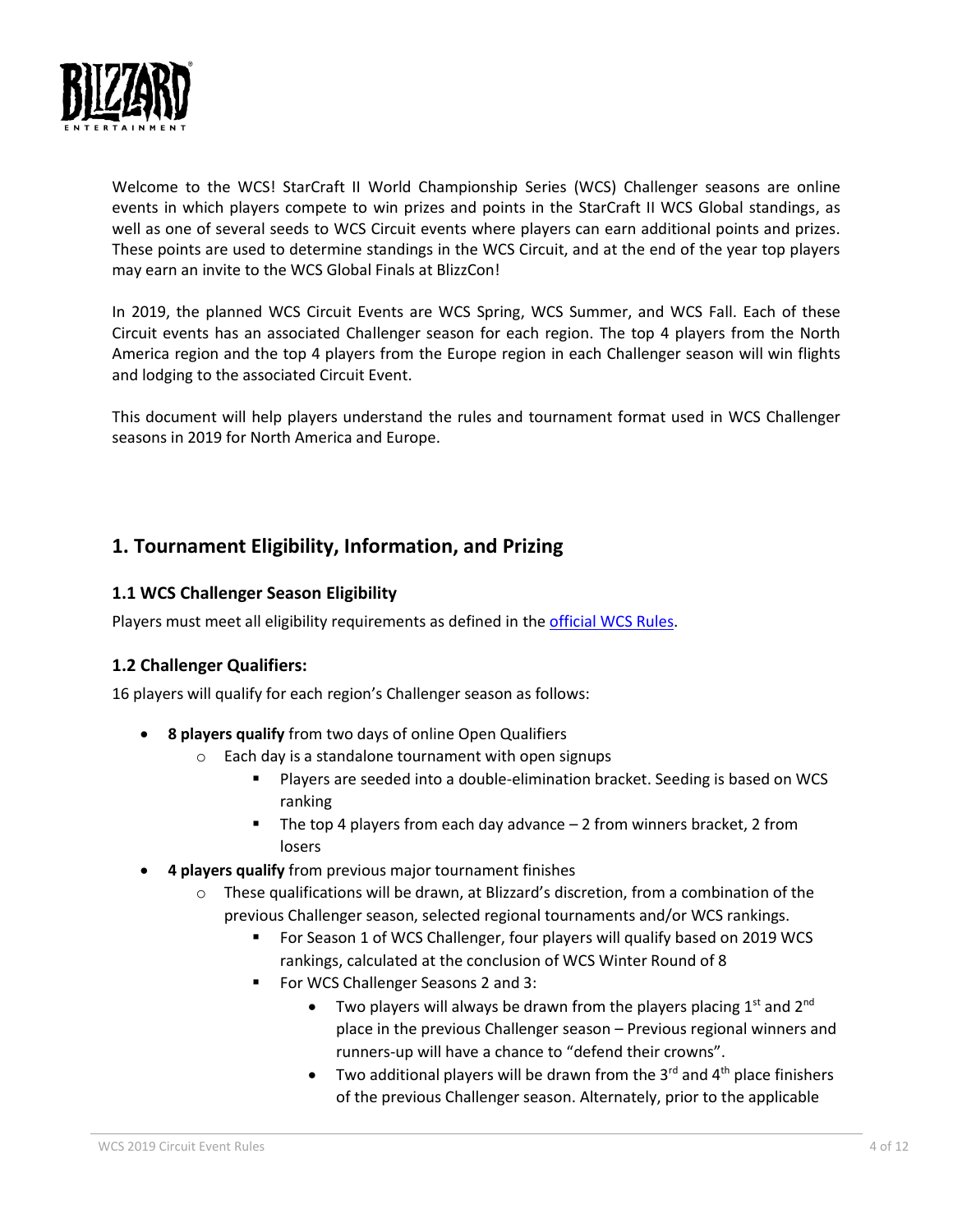

Challenger season, Blizzard may announce that up to two spots in Challenger will be granted to players based on finishes at selected regional tournaments.

- **4 players qualify** from ladder rankings
	- $\circ$  Ladder dates will be specified in the announcement for the applicable Challenger season

## <span id="page-4-0"></span>**1.3 Open Qualifiers Format:**

Players will qualify for each Challenger season from Open Qualifiers tournaments that are held prior to the beginning of the Challenger season. Each region's Challenger will have two such Open Qualifiers, and 4 players will qualify from each, for a total of 8 players per region.

- Each Open Qualifier tournament will have open signups which will be posted on [https://wcs.starcraft2.com](https://wcs.starcraft2.com/)
- Each Open Qualifier will be double-elimination bracket format
- Players will be seeded according to current season WCS standings, found at [blizz.ly/WCSStandings.](http://blizz.ly/WCSStandings) In the event of a tie, players will be seeded randomly
- Each match will be best-of-three

## <span id="page-4-1"></span>**1.4 Challenger Round of 16 Group Stage Format**

The group stage will consist of the 16 players who qualified for Challenger through the above methods. These players will be seeded into four groups of four players each.

Each group will be seeded according to the player's current ranking in the WCS Global standings, found a[t blizz.ly/WCSStandings.](http://blizz.ly/WCSStandings) In the event of a tie, players will be seeded randomly.

Each match will be best-of-three, and will follow the double-elimination dual tournament format, with two players advancing from each group.

## <span id="page-4-2"></span>**1.5 Challenger Round of 8 Bracket Stage Format**

The bracket stage will consist of the 8 players who advanced from the group stage. These players will be re-seeded into an 8-player bracket. Unlike the group stage, bracket play will be single-elimination, and each match will be best-of-five, except for the Finals, which will be best-of-seven.

## <span id="page-4-3"></span>**1.6 Bracket Seeding**

For the bracket stage, players will be pooled into two initial columns:

- Pool 1 (those who finished first in their group in the group stage)
- Pool 2 (those who finished second in their group in the group stage)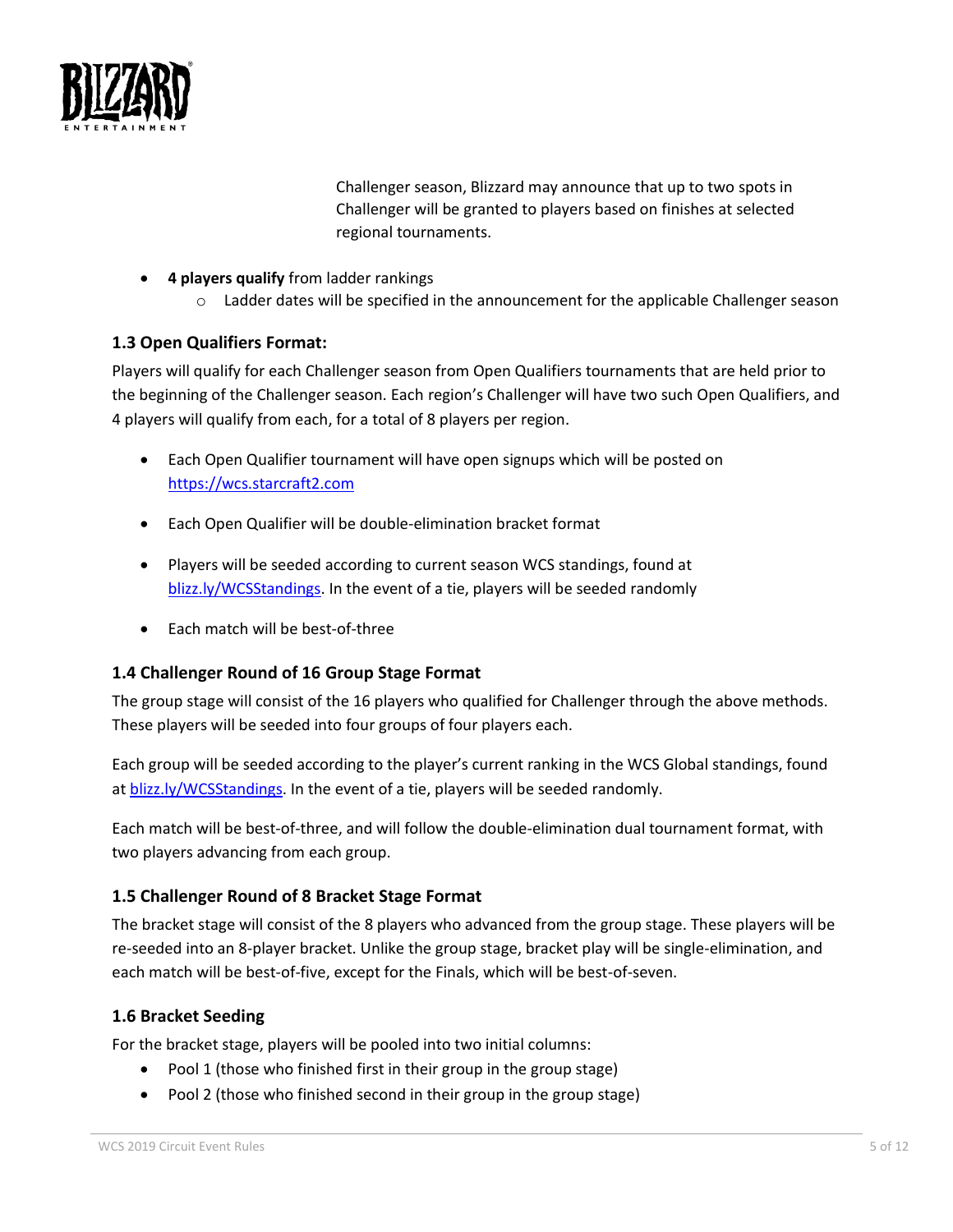

Players will then be ranked by WCS standing within these pools. The top two players by rank in Pool 1 will be placed in Group 1A. The bottom two players by rank in Pool 1 will be placed in Group 1B. The same is done for the pool of players who finished second in their group, with the top two players being placed in Group 2A and the bottom two being placed into Group 2B. Once this is done:

- Each player from Group 1A is matched **randomly** against a player from Group 2B
	- o **Exception**: Players will not be matched against opponents from their Round of 16 group in the Round of 8 bracket
- Each player from Group 1B is matched **randomly** against a player from Group 2A
	- o **Exception:** Players will not be matched against opponents from their Round of 16 group in the Round of 8 bracket
- The overall bracket is then arranged based on seeding for players in Pool 1

## <span id="page-5-0"></span>**1.7 Prizes**

Players who participate in WCS Challenger seasons compete to earn the following prizes in USD. The top finishers of each WCS Challenger season will also earn automatic invites to the associated WCS Circuit Event that takes place after each Challenger season concludes. More information about the WCS can be found [here.](https://wcs.starcraft2.com/en-us/about/)

| WCS Challenger - NA and EU |            |                                        |         |  |  |
|----------------------------|------------|----------------------------------------|---------|--|--|
| 1st Place                  | 200 points | Invite to WCS Circuit Event<br>Stage 3 | \$1,600 |  |  |
| 2nd Place                  | 140 points | Invite to WCS Circuit Event<br>Stage 3 | \$1,200 |  |  |
| 3rd - 4th Places           | 90 points  | Invite to WCS Circuit Event<br>Stage 3 | \$800   |  |  |
| 5th - 8th Places           | 60 points  |                                        | \$600   |  |  |
| 9th - 16th Places          | 30 points  |                                        | \$400   |  |  |

In addition, players will earn the WCS Circuit points indicated in the chart below:

Points earned will contribute toward player standings in the 2019 WCS Circuit and may be tracked at [https://wcs.starcraft2.com/en-us/standings/.](https://wcs.starcraft2.com/en-us/standings/) Players who finish near the top of the standings may earn an invite to the WCS Global Finals at BlizzCon at the end of the WCS season.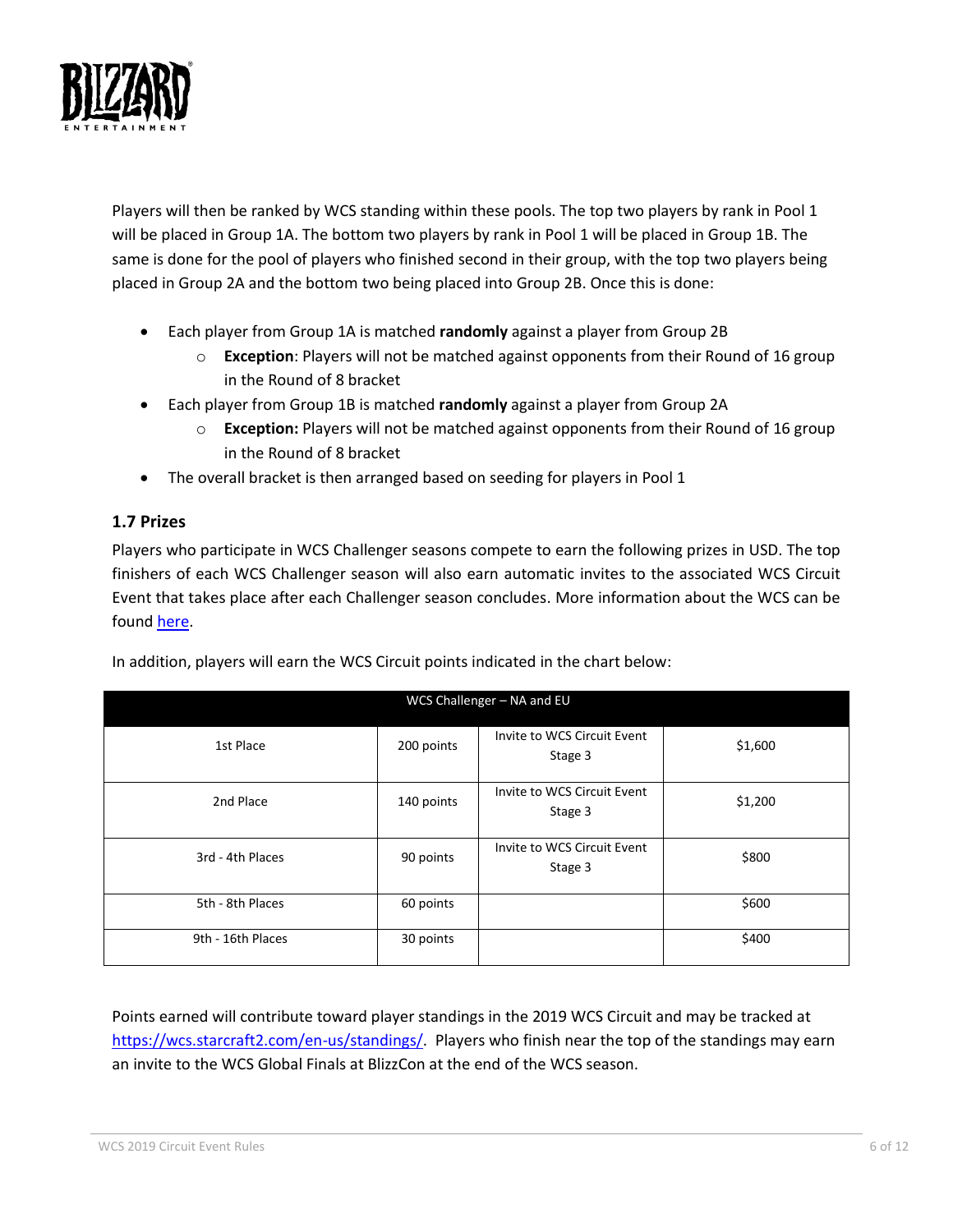

## <span id="page-6-0"></span>**1.8 Prize Claiming**

Upon qualifying for Challenger, players must provide Blizzard with full contact information to ensure that prize claims may be made.

## <span id="page-6-1"></span>**2. General Tournament Rules and Operations**

### <span id="page-6-2"></span>**2.1 Map Pool**

All maps used in both Open Qualifiers and Challenger seasons will be the Blizzard Ladder Map official versions, and will use the maps available on ladder at the start of the event. Clic[k here](https://starcraft2.com/en-us/news) for the latest on maps and other StarCraft II news.

## <span id="page-6-3"></span>**2.2 Map Selection Procedure**

In all matches, a map veto (removal and pick) procedure is used. The higher seeded player must choose to act as Player A or Player B.

In the Open Qualifiers for Challenger as well as the Challenger Round of 16 Group stage, the higher seeded player will be determined by their placements in the current year's WCS Standings. In the event of a tie, the higher seed will be determined randomly.

In the bracket portion of the Challenger tournament (Round of 8), the player who placed first in their group in the Group stage (Round of 16) will have a higher seed over their opponent, who will have placed second based on the seeding rules outlined in section **2.6**. In the Round of 4 and the Finals, seeds with regards to maps will be determined randomly.

### **Best-of-3**

For all Best-of-3 games matches, the following process will be used:

- Player A bans one map
- Player B bans one map
- Player A picks one map to play first
- Player B picks one map to play second
- Player A bans one map
- Player B bans one map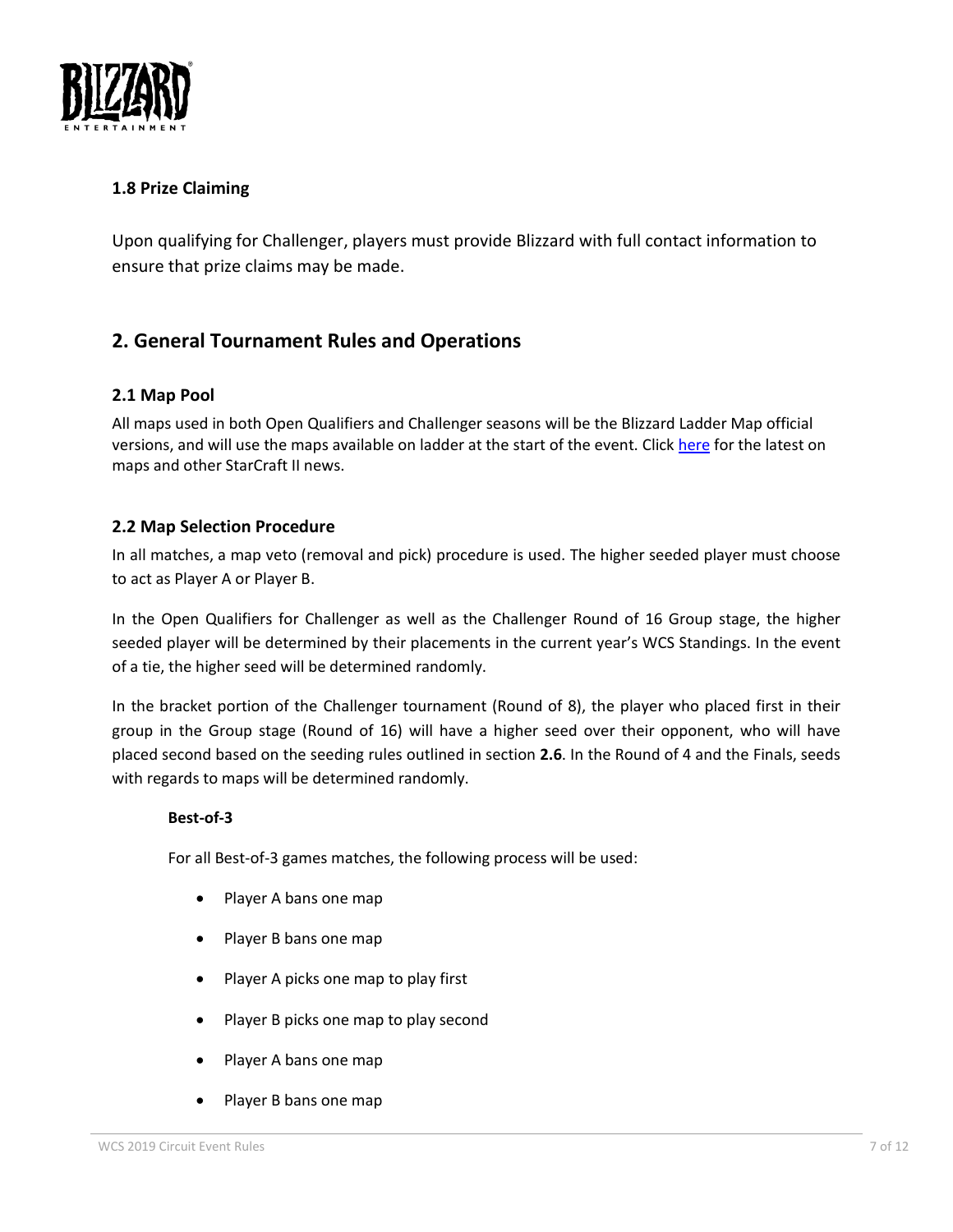

• The final map that was neither picked nor banned is played as the third map

The vetoed maps will not be played in the match.

#### **Best-of-5**

For all Best-of-5 games matches, the following process will be used:

- Player A picks one map to play first
- Player B picks one map to play second
- Player A bans one map
- Player B bans one map
- Player A picks one map to play third
- Player B picks one map to play fourth
- The final map that was neither picked nor banned is played last

#### **Best-of-7**

For all Best-of-7 games matches, there will be no vetoes. Players must alternate choosing each game's map, starting with Player A choosing the game 1 map.

## <span id="page-7-0"></span>**2.3 Settings**

Game Settings apply to both Open Qualifiers and Challenger.

- The "Busy" setting in Battle.net is required to be active
- Players must turn off notifications
- Players must disable the "Only allow friends to send me messages" setting must be disabled to allow admins to communicate with them
- Every player must use full screen or windowed full screen
- The "Save all replays" setting should always be active
- Each game must be played in Faster mode
- Players must join a special Tournament channel given by the admin team
- No streams are permitted to be running in the background
- **Players must use default unit "skins**" **during the Open Qualifiers** any extra unit "skins" are to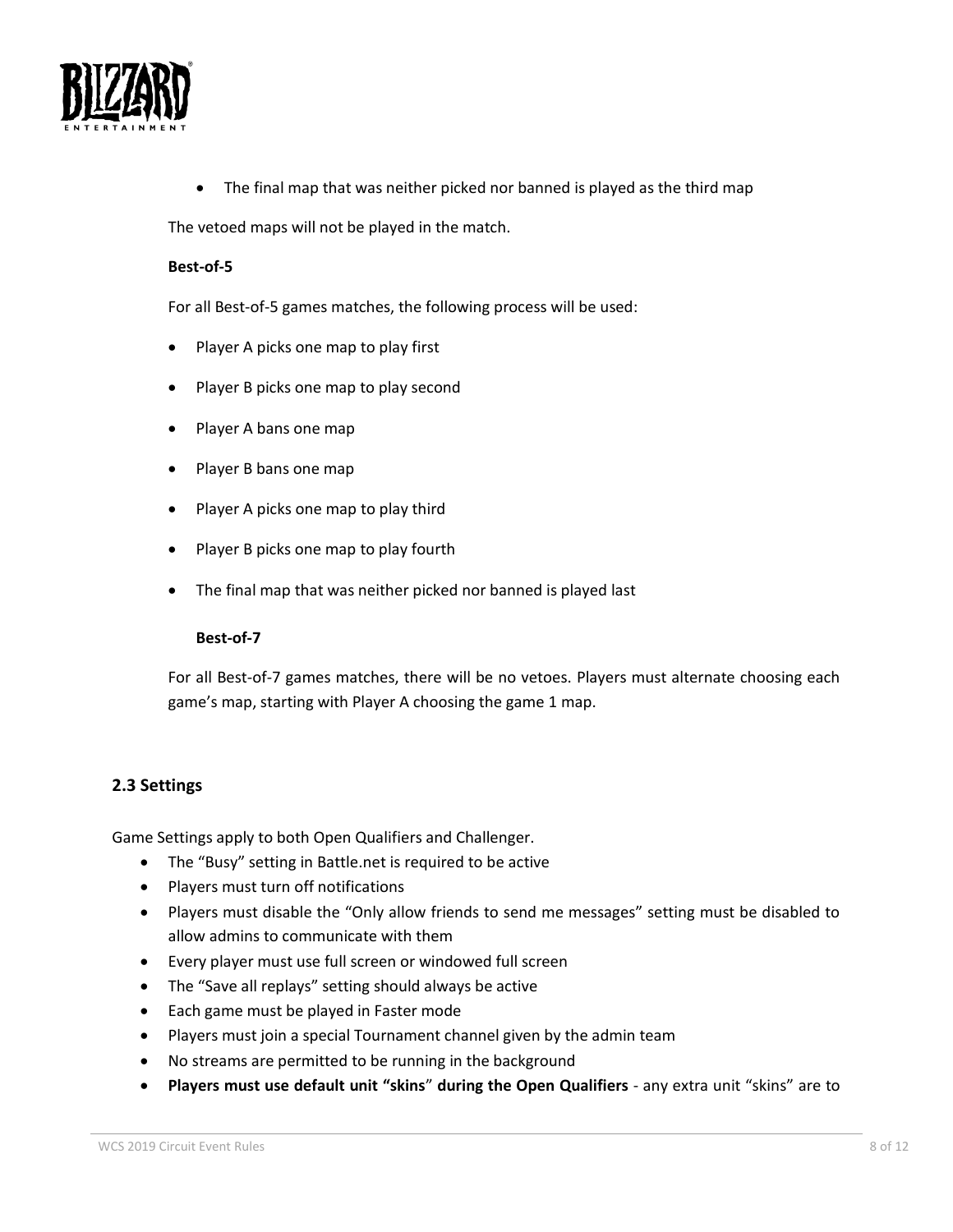

be disabled

- $\circ$  Should a player be determined to be using a non-default unit skin mid-match, the match should be paused immediately and a tournament administrator notified. The match will then be restarted, **UNLESS** the non-offending player does not wish to replay the game, in which case the game shall continue as normal
- $\circ$  Players must pause the game and notify an administrator within 3 minutes of a nondefault unit skin first visibly appearing in-game in order to request a re-game. Tournament admins will use their discretion to determine whether a player had a reasonable window to notice and report a disallowed skin.
- o The non-offending player **must** make the decision whether or not to replay the game at the time of the initial pause. If the non-offending player elects to have the game continue, they forfeit their right to later declare a re-game
- o The offending player shall be issued a Warning, **whether or not the game was restarted**
- $\circ$  If a player accumulates multiple Warnings, they may be issued a Game Loss, then a Match Loss, then Disqualification from the tournament, at the Administrator's discretion
	- Players may also be fined for repeat offenses, at the Administrator's discretion

#### •

## <span id="page-8-0"></span>**2.4 Match Rules**

## **The following rules apply to both Open Qualifiers and WCS Challenger events:**

- Players are required to be ready and check in with admin team 1 hour before the match starts in a channel that will be given to players prior to the event start date. Once prepared to play, the player must notify the tournament administrator
	- For the Open Qualifiers, check-in time will be 30 minutes before match start and must be done through the Battlefy tournament page
- All matches will be played on the Battle.net server determined by the tournament organizer
- Players may request a blind pick where each player will communicate their race to the tournament administration team before each match starts
- Players may not switch races after each game of a match
- During the game, players may not use chat except for a greeting, closing, and request for pause
- Players may not pause a game unnecessarily and should it be required, the player must inform their opponent and/or the tournament administration team immediately by typing "PP" in the in-game chat
- Any pauses or stops during the game caused by player negligence is liable to the player and may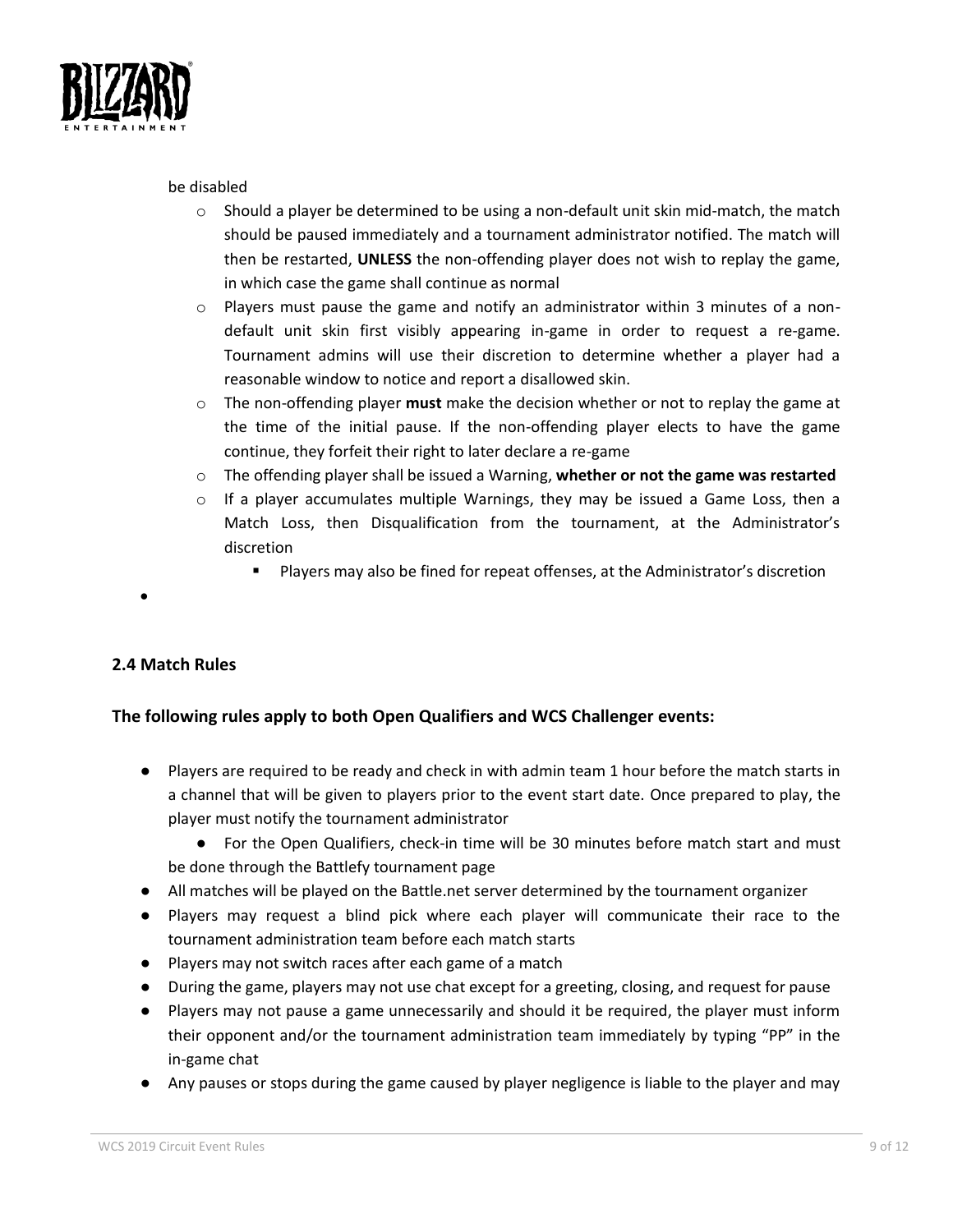

be subject to a warning, fine, or disqualification

- Players who intentionally quit a game before it has ended without a tournament organizer's permission will concede the game
- In the case of a technical issue, the tournament organizer may restart the game from the beginning at their discretion
- If any player is disconnected from a game, they are required to wait for a tournament administrator to verify the situation and make one of the following decisions depending on the nature of the disconnect:
	- Restart of the game from the beginning
	- Use "Recover game" option to start from an administrator designated point in time
	- Declare a winner or a forfeit
- In order to dispute any game issue, players must notify a referee immediately. Once the next game has started, players may not protest results. The tournament administration may investigate past results at their discretion
- Players may not watch any replays in the middle of a match. If there are any games that remain in the match, players must rejoin the designated tournament administrator group within 1 minute
- Replays may be reviewed during down time in-between matches if available, as long as this does not cause any delay in the tournament
- In case of the situation where both players are unable to win the game, tournament organizer may declare a draw and the game will be replayed

### **The following rules apply only to WCS Challenger events:**

- Between games, players may ask the administrator for permission to break; if granted, the break may not last longer than 2 minutes
- Tournament administrators will assign colors to the players for each match
- Tournament administrators will host and start the matches

### <span id="page-9-0"></span>**2.5 Match Offenses**

- If a player does not follow any of the rules listed above, the player may receive a warning at Blizzard's discretion
- If a player causes a delay beyond the designated exceptions, the player will receive a warning
- Player misconduct as defined in the player responsibilities will receive a warning at the discretion of the organizer
- The first misconduct warning will carry over throughout the current season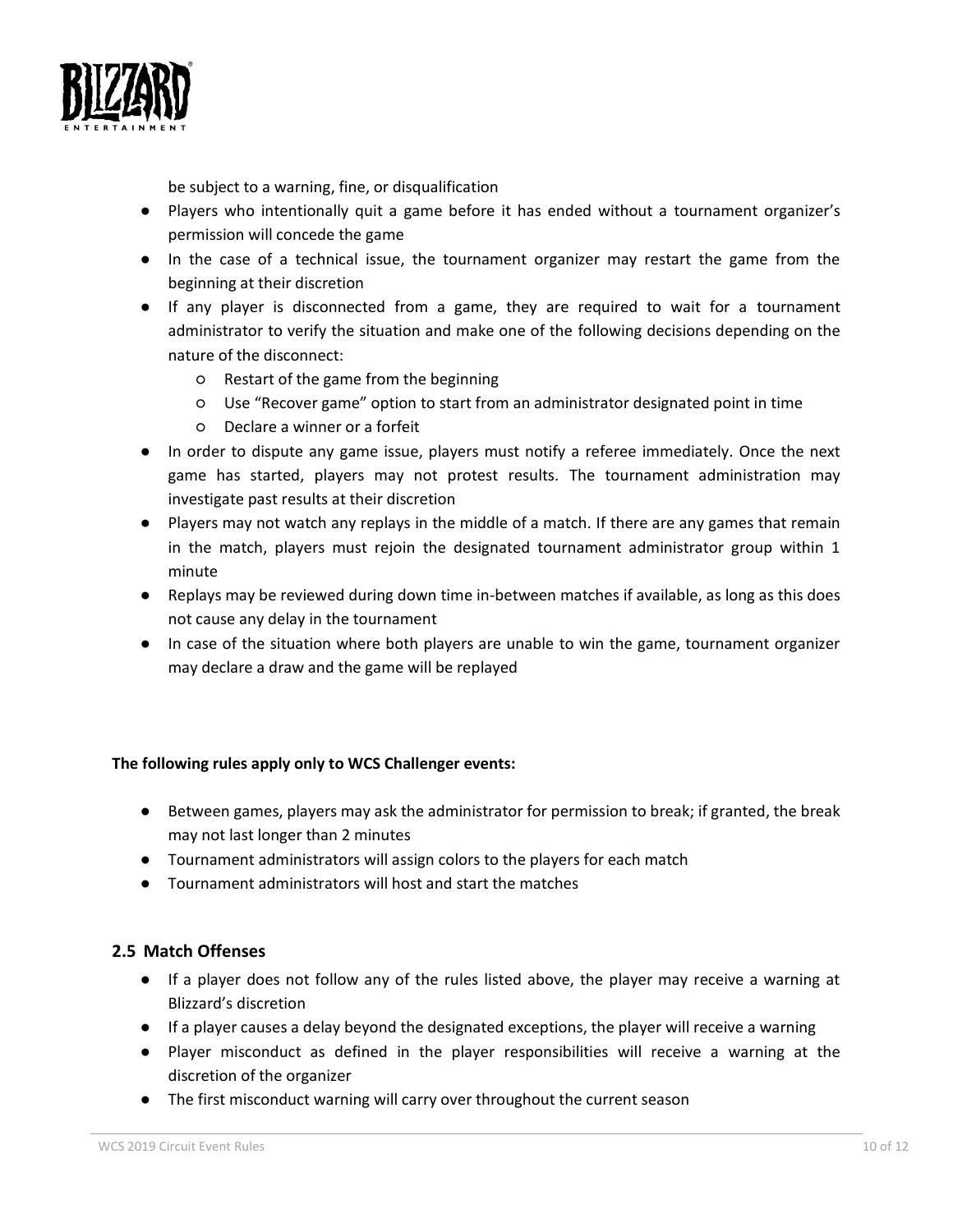

- In a single competition day, if a player receives
	- two (2) warnings will forfeit the next game
	- three (3) warnings will forfeit the next match
	- four (4) warnings will cause a disqualification from the event
- Players may request the status of their total warnings from Blizzard
- Players may, at the discretion of Blizzard, be levied a fine for repeated offences, to be taken from that season's winnings

### <span id="page-10-0"></span>**2.6 Additional Rules**

- In addition to the official rules listed herein, the Administration team may, at their discretion, provide additional rules to players concerning individual events
- All event-specific rules provided by the tournament Administrator must be followed in the same manner as the this rule set
- In the event of rules conflict, contact your tournament Administrator for clarity